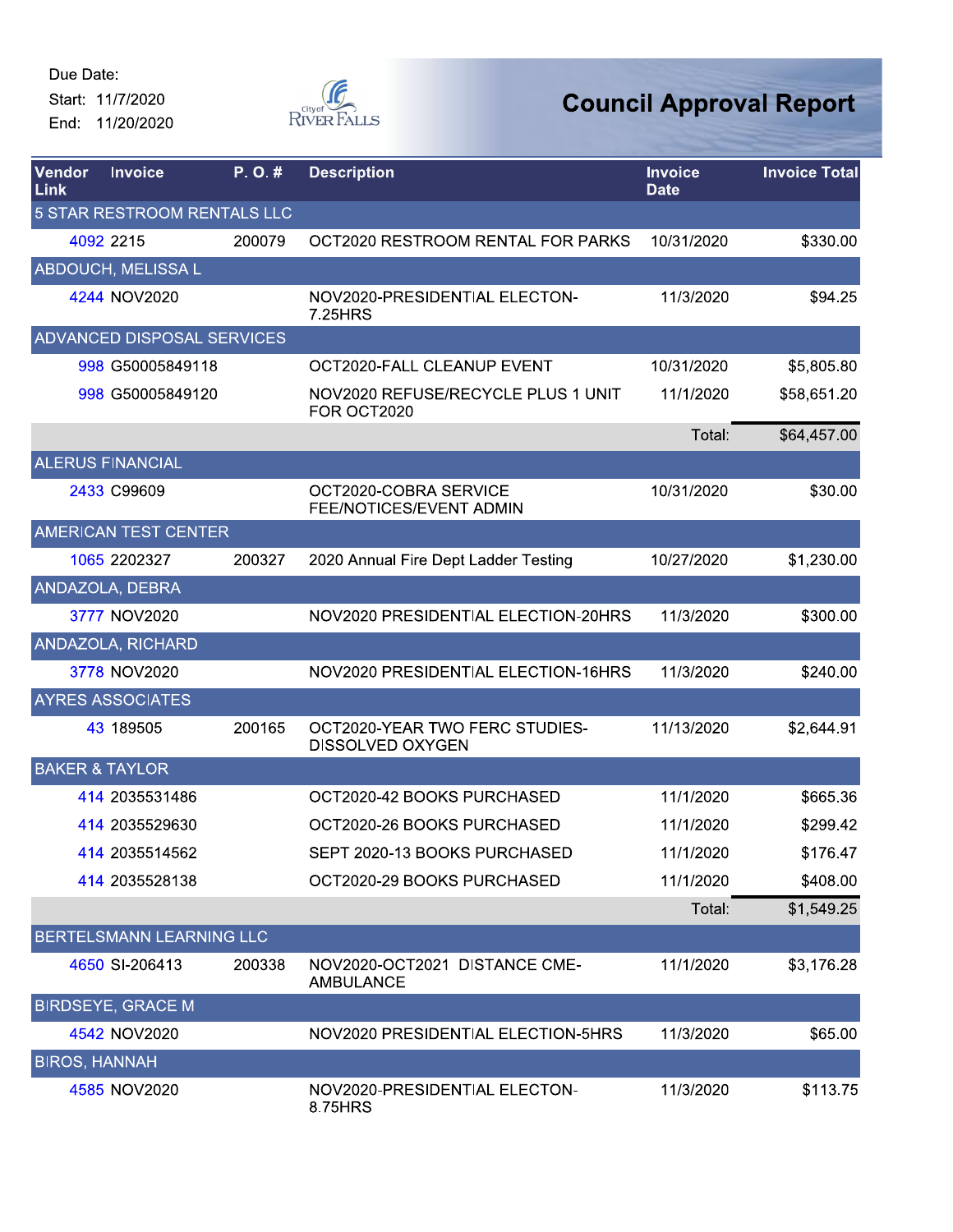End: 11/20/2020



| Vendor<br><b>Link</b>     | <b>Invoice</b>                        | P.O.#  | <b>Description</b>                                           | <b>Invoice</b><br><b>Date</b> | <b>Invoice Total</b> |
|---------------------------|---------------------------------------|--------|--------------------------------------------------------------|-------------------------------|----------------------|
|                           | <b>BOLDT, BRANDON J</b>               |        |                                                              |                               |                      |
|                           | 4606 NOV2020                          |        | NOV2020 PRESIDENTIAL ELECTION-<br>14.75HRS                   | 11/3/2020                     | \$191.75             |
| BOND, JACK                |                                       |        |                                                              |                               |                      |
|                           | 4602 NOV2020                          |        | NOV2020 PRESIDENTIAL ELECTION-8.5HRS                         | 11/3/2020                     | \$110.50             |
|                           | <b>BOSTROM HARDWOOD FLOORING</b>      |        |                                                              |                               |                      |
|                           | 1404 OCT2020                          | 200321 | SAND/FINISH WOOD FLOOR-409 2ND ST<br><b>HOUSE</b>            | 10/31/2020                    | \$3,127.00           |
|                           | <b>BOUND TREE MEDICAL LLC</b>         |        |                                                              |                               |                      |
|                           | 548 63814767                          |        | POLICE DEPT-CPR MASKS/MASK FIT TEST<br><b>KITS/SOLUTION</b>  | 10/27/2020                    | \$123.65             |
|                           | <b>BRAUN THYSSEKRUPP ELEVATOR LLC</b> |        |                                                              |                               |                      |
|                           | 710 12234                             |        | NOV/DEC2020-PUBLIC SAFETY BLDG<br><b>ROUTINE ELEVATOR SV</b> | 11/1/2020                     | \$482.96             |
| <b>C &amp; J BUILDERS</b> |                                       |        |                                                              |                               |                      |
|                           | 2630 10048/10170/10<br>167            |        | REFUND-RFMU OVERPYMT-<br>ACCTS#10048/10170/10167             | 11/1/2020                     | \$308.40             |
|                           | <b>CALIFF, MARCUS</b>                 |        |                                                              |                               |                      |
|                           | 4649 NOV2020                          |        | NOV2020-PRESIDENTIAL ELECTION-15HRS                          | 11/1/2020                     | \$195.00             |
|                           | <b>CENGAGE LEARNING</b>               |        |                                                              |                               |                      |
|                           | 123 72421589                          |        | OCT2020-THORNDIKE EDITORS CHOICE-<br><b>FOUR BOOKS</b>       | 11/1/2020                     | \$122.36             |
| <b>CENTURYLINK</b>        |                                       |        |                                                              |                               |                      |
|                           | 1796 170343188                        |        | OCT2020-OUTGOING LONG DISTANCE FAX<br><b>LINES</b>           | 10/31/2020                    | \$3.95               |
|                           | CHIPPEWA VALLEY TECHNICAL COLLEGE     |        |                                                              |                               |                      |
|                           | 69 NONMANUFOM<br><b>ITTEDTAXES</b>    |        | 2019 ASSESSMENT YR-NON-MANUF<br><b>OMITTED TAXES</b>         | 11/13/2020                    | \$515.60             |
|                           | <b>CHURCH, SARA E</b>                 |        |                                                              |                               |                      |
|                           | 2391 NOV2020                          |        | NOV2020-PRESIDENTIAL ELECTON-15HRS                           | 11/3/2020                     | \$195.00             |
| <b>CLAY, AARON</b>        |                                       |        |                                                              |                               |                      |
|                           | 4090 10163/10168/10<br>$160+$         |        | REFUND-RFMU OVERPYMT-<br>ACCTS10163/10168/10160/10164        | 11/1/2020                     | \$115.18             |
|                           | <b>COHEN, BLAINE A</b>                |        |                                                              |                               |                      |
|                           | 3961 NOV2020                          |        | NOV2020-PRESIDENTIAL ELECTON-<br>5.25HRS                     | 11/3/2020                     | \$68.25              |
|                           | DARRELL'S SEPTIC SERVICE INC          |        |                                                              |                               |                      |
|                           | 85 59544                              | 200324 | PUMPED SAND TRAPS-<br>PW/AMB/FIRE/POLICE                     | 10/23/2020                    | \$1,500.00           |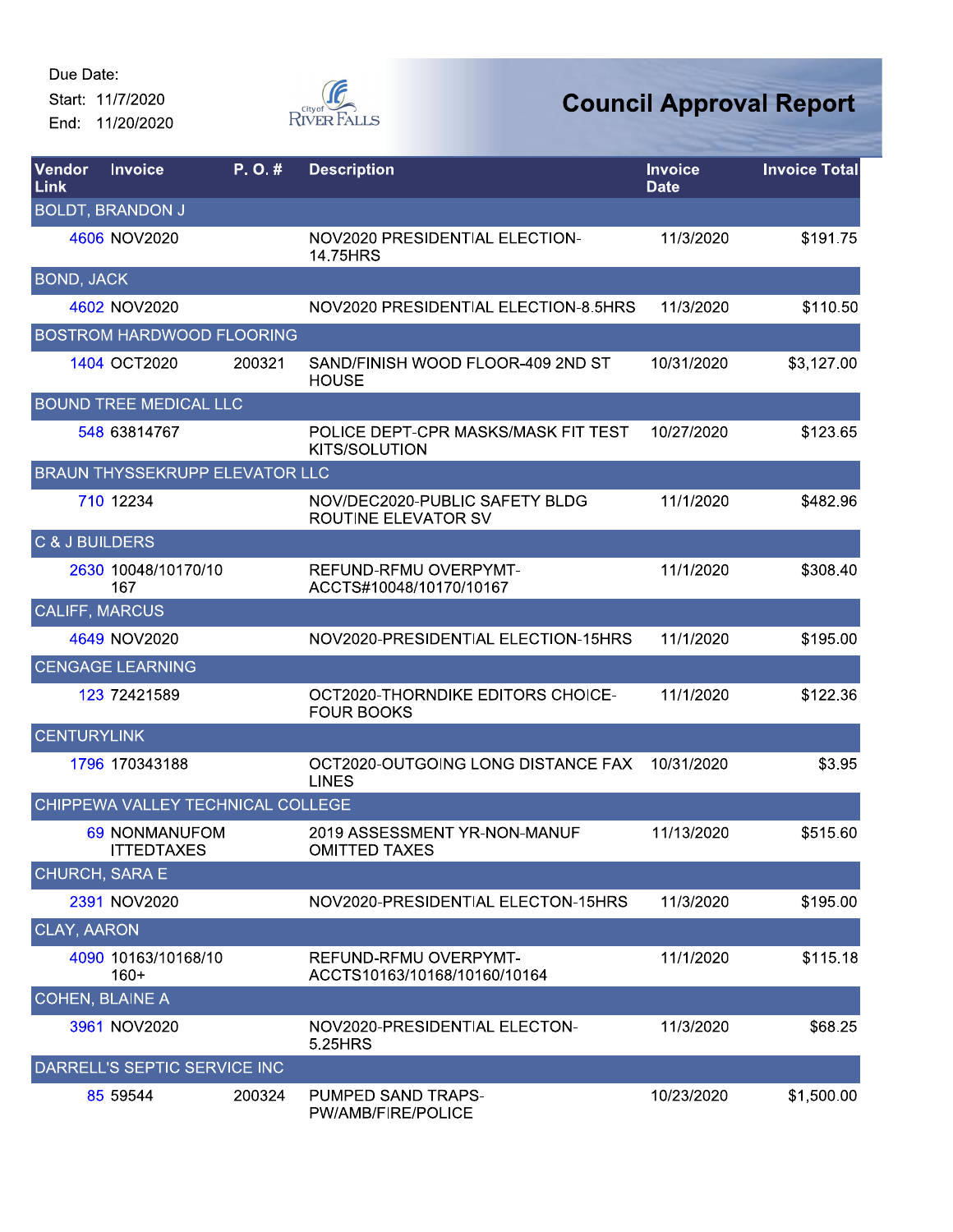End: 11/20/2020



| Vendor<br>Link   | <b>Invoice</b>                       | P.O.#  | <b>Description</b>                                          | <b>Invoice</b><br><b>Date</b> | <b>Invoice Total</b> |
|------------------|--------------------------------------|--------|-------------------------------------------------------------|-------------------------------|----------------------|
|                  | <b>DEM-CON COMPANIES LLC</b>         |        |                                                             |                               |                      |
|                  | 4348 9625604                         |        | <b>GLEN PARK MAINT BLDG-18' BRONZE PVC</b>                  | 11/10/2020                    | \$55.50              |
|                  | <b>DIERBECK, JEANNIE</b>             |        |                                                             |                               |                      |
|                  | 4615 NOV2020                         |        | NOV2020-PRESIDENTIAL ELECTON-<br>7.25HRS                    | 11/3/2020                     | \$94.25              |
| <b>E W HOMES</b> |                                      |        |                                                             |                               |                      |
|                  | 4461 8083-<br>6/10187/10188          |        | REFUND-RFMU OVERPYMT-ACCT#8083-<br>6/10187/10188            | 11/1/2020                     | \$192.50             |
|                  | <b>EDMONDS, MICHAEL</b>              |        |                                                             |                               |                      |
|                  | 4563 PRESENTATIO<br><b>N-REISSUE</b> |        | 10/1/20 ZOOM PRESENTATION/LIBRARY                           | 11/1/2020                     | \$150.00             |
| <b>EFTPS</b>     |                                      |        |                                                             |                               |                      |
|                  | 7 64071                              |        | Payroll Period 11/02/2020 - 11/15/2020                      | 11/20/2020                    | \$86,562.15          |
|                  | <b>EHLERS COMPANIES</b>              |        |                                                             |                               |                      |
|                  | 4344 84620                           |        | MILLTOWN RESIDENCES-PRO FORMA<br>ANALYSIS-TID16             | 10/31/2020                    | \$1,722.50           |
|                  | 4344 85206                           |        | <b>FRISBIE PROP APTS-ANALYSIS OF</b><br>DEVELOPER PRO FORMA | 11/1/2020                     | \$1,126.25           |
|                  |                                      |        |                                                             | Total:                        | \$2,848.75           |
|                  | <b>ELORANTA, BEVERLY</b>             |        |                                                             |                               |                      |
|                  | 4607 NOV2020                         |        | NOV2020-PRESIDENTIAL ELECTON-8HRS                           | 11/3/2020                     | \$104.00             |
|                  | <b>ENTERPRISE FM TRUST</b>           |        |                                                             |                               |                      |
|                  | 456 FBN4076683                       | 200026 | NOV2020 MOTOR POOL/BLDG INSP                                | 11/1/2020                     | \$1,896.78           |
|                  | EO JOHNSON CO. INC                   |        |                                                             |                               |                      |
|                  | 98 28167392                          |        | NOV2020-LIBRARY RICOH COPIER BASE<br><b>PYMT</b>            | 11/10/2020                    | \$115.00             |
|                  | <b>ERICKSON, ADRIANNA</b>            |        |                                                             |                               |                      |
|                  | 3855 NOV2020                         |        | NOV2020 PRESIDENTIAL ELECTION-6.5HRS                        | 11/3/2020                     | \$84.50              |
|                  | <b>EXPRESS PERSONNEL SERVICES</b>    |        |                                                             |                               |                      |
|                  | 109 24591221                         | 200036 | WKEND11/1/20-T.WILLIAMS-37HRS-TEMP<br><b>PARK MAINT</b>     | 10/31/2020                    | \$735.56             |
|                  | 109 24557127                         |        | WKEND 10/25/20-J.HAYES-26.5HRS-COMM<br><b>INTERN</b>        | 11/1/2020                     | \$580.35             |
|                  | 109 24591219                         |        | WKEND 11/1/20-J.HAYES-22HRS-COMM<br><b>INTERN</b>           | 11/4/2020                     | \$481.80             |
|                  | 109 24622883                         | 200036 | WKEND 11/8-T.WILLIAMS-40HRS-TEMP<br><b>PARK MAINT</b>       | 11/11/2020                    | \$795.20             |
|                  | 109 24622881                         |        | WKEND 11/8/20-J.HAYES-24HRS-COMM<br><b>INTERN</b>           | 11/11/2020                    | \$525.60             |
|                  |                                      |        |                                                             | Total:                        | \$3,118.51           |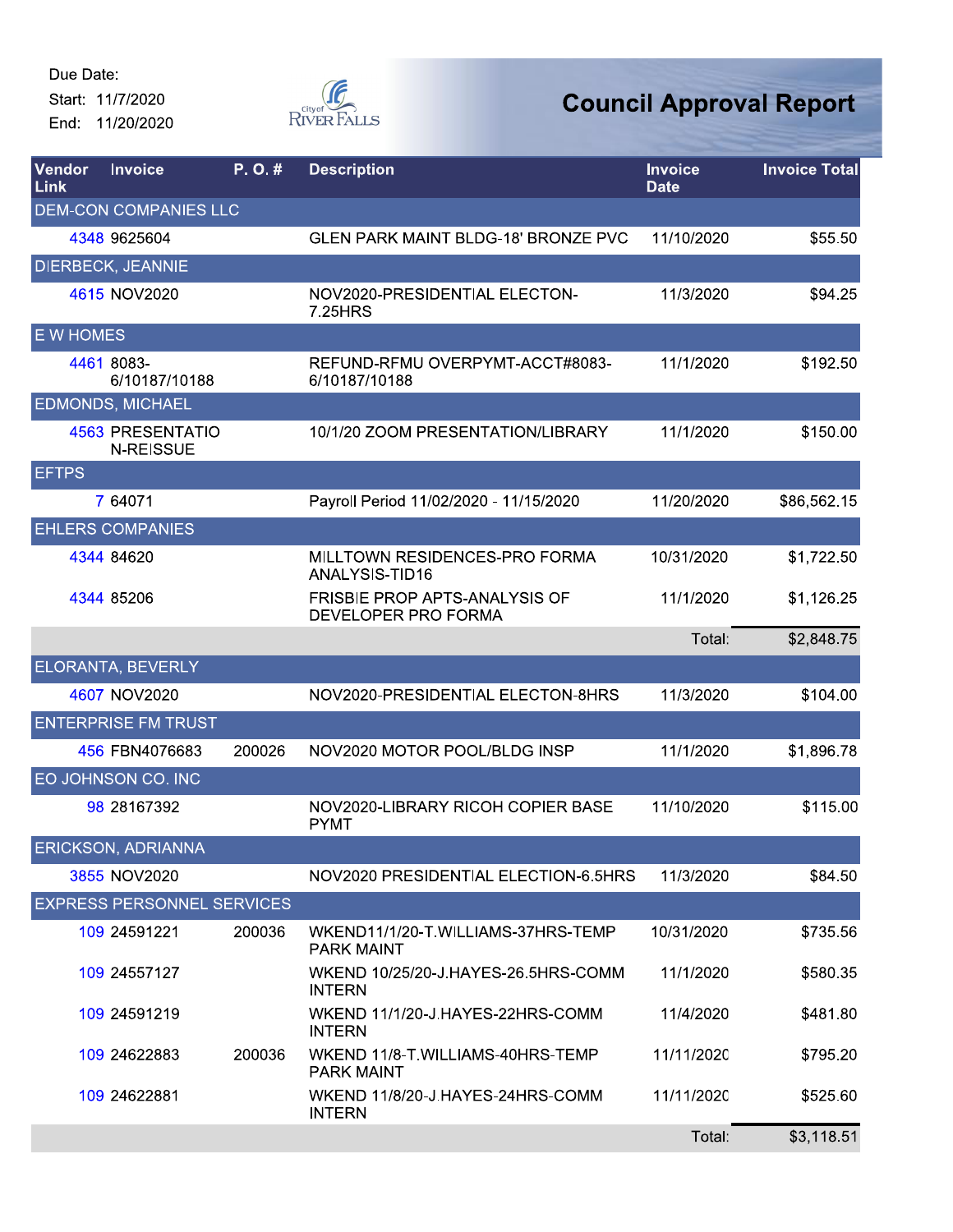

| Vendor<br>Link        | <b>Invoice</b>                       | P. O. # | <b>Description</b>                                          | <b>Invoice</b><br><b>Date</b> | <b>Invoice Total</b> |
|-----------------------|--------------------------------------|---------|-------------------------------------------------------------|-------------------------------|----------------------|
|                       | <b>FALKOWSKI, DERRICK</b>            |         |                                                             |                               |                      |
|                       | 3911 NOV2020                         |         | NOV2020 PRESIDENTIAL ELECTION-<br>24.5HRS                   | 11/3/2020                     | \$367.50             |
|                       | <b>FBA SPLICING LLC</b>              |         |                                                             |                               |                      |
|                       | 3826 2267                            | 200329  | CABLE ROUTING-SUBSTATION SPLICING                           | 10/31/2020                    | \$2,125.00           |
|                       | <b>FBG SERVICE CORPORATION</b>       |         |                                                             |                               |                      |
|                       | 364 886813                           | 200024  | Oct2020 Janitorial Services Contract                        | 10/31/2020                    | \$4,866.00           |
|                       | FIRST NATIONAL BANK - RF SECTION 125 |         |                                                             |                               |                      |
|                       | 6 64070                              |         | Payroll Period 11/02/2020 - 11/15/2020                      | 11/20/2020                    | \$4,201.24           |
|                       | FORUM COMMUNICATION CO               |         |                                                             |                               |                      |
|                       | 234 CL01766877                       |         | OCT2020-COMMON COUNCIL AGENDA-<br><b>NEWSPAPER NOTICE</b>   | 10/31/2020                    | \$53.47              |
|                       | 234 CL01766878                       |         | OCT2020-COUCIL PROCEEDINGS-<br><b>NEWSPAPER NOTICE</b>      | 10/31/2020                    | \$279.91             |
|                       | 234 CL01766591                       |         | OCT2020-MEDICAL SVCS PUBLIC HRG-<br><b>NEWSPAPER NOTICE</b> | 10/31/2020                    | \$18.87              |
|                       | 234 CL01766220                       |         | OCT2020-FLOODPLAIN ORD NEWSPAPER<br><b>NOTICE</b>           | 10/31/2020                    | \$50.67              |
|                       |                                      |         |                                                             | Total:                        | \$402.92             |
|                       | FORUM COMMUNICATIONS CO              |         |                                                             |                               |                      |
|                       | 162 2223023                          |         | OCT2020-VOLUNTEER PAID PER CALL<br><b>FIREFIGHTER</b>       | 10/31/2020                    | \$120.00             |
|                       | <b>FREEMAN PROPERTIES</b>            |         |                                                             |                               |                      |
|                       | 3975 NOV2020                         |         | NOV2020 SOLAR REFUND-ACCT#1158-00                           | 11/1/2020                     | \$41.68              |
|                       | <b>GARDNER, GLORIA</b>               |         |                                                             |                               |                      |
|                       | 4573 NOV2020                         |         | NOV2020 PRESIDENTIAL ELECTION-9HRS                          | 11/3/2020                     | \$117.00             |
|                       | <b>GRACE PAULSON</b>                 |         |                                                             |                               |                      |
|                       | 937 NOV2020                          |         | NOV2020 SOLAR REFUND-ACCT#5856-00                           | 11/1/2020                     | \$33.39              |
| <b>GRAF, LINNET M</b> |                                      |         |                                                             |                               |                      |
|                       | 3965 NOV2020                         |         | NOV2020-PRESIDENTIAL ELECTON-7.5HRS                         | 11/3/2020                     | \$97.50              |
| <b>GROBEL, GINA</b>   |                                      |         |                                                             |                               |                      |
|                       | 4605 NOV2020                         |         | NOV2020-PRESIDENTIAL ELECTON-9.5HRS                         | 11/3/2020                     | \$123.50             |
| <b>HANKWITZ, LORI</b> |                                      |         |                                                             |                               |                      |
|                       | 4574 NOV2020                         |         | NOV2020-PRESIDENTIAL ELECTON-<br>20.75HRS                   | 11/3/2020                     | \$269.75             |
| <b>HAWKINS INC</b>    |                                      |         |                                                             |                               |                      |
|                       | 133 4823452                          | 200058  | NOV2020 WATER DEPT - CHEMICALS                              | 11/3/2020                     | \$4,703.84           |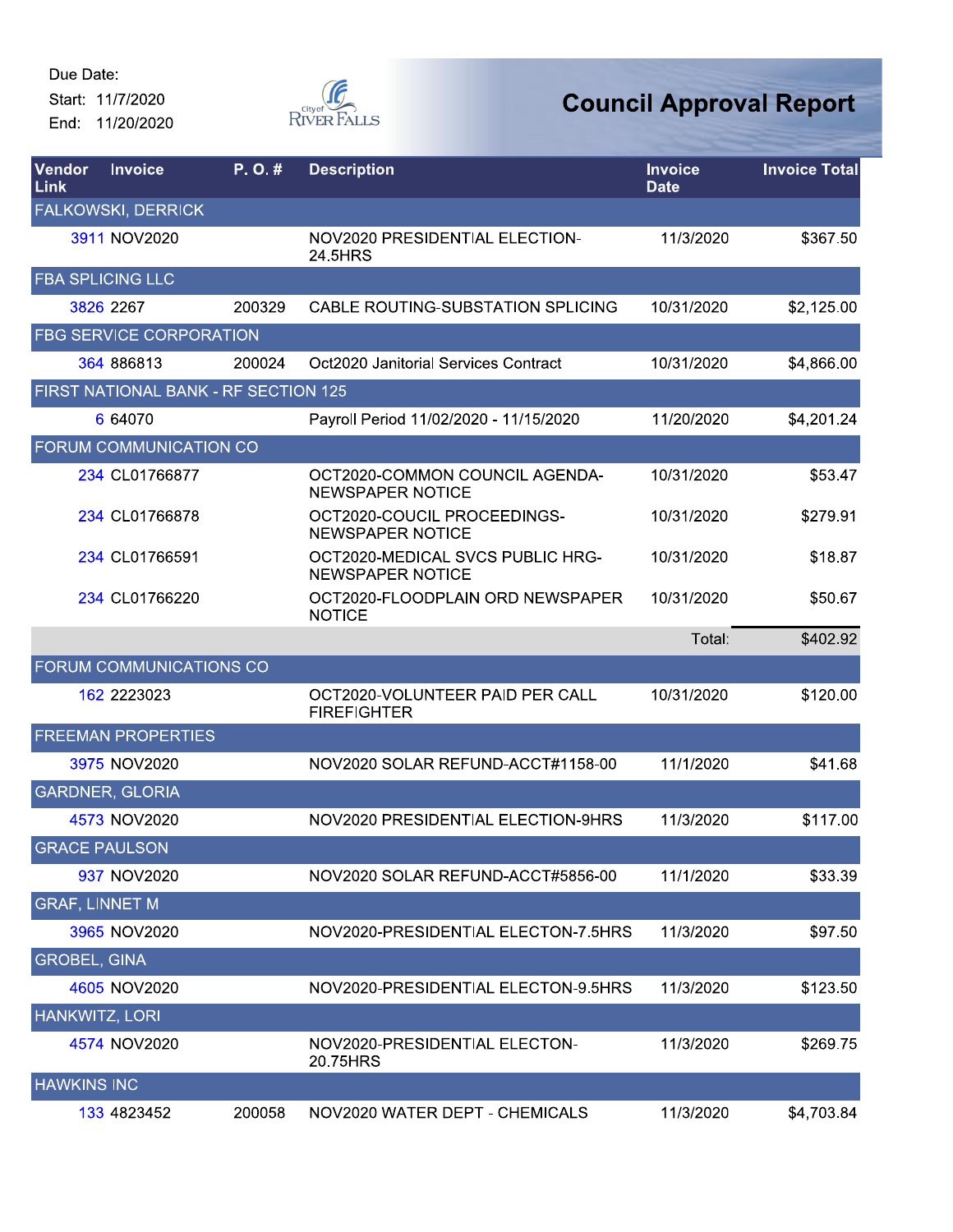

| Vendor<br>Link         | <b>Invoice</b>                 | P.O.#  | <b>Description</b>                                 | <b>Invoice</b><br><b>Date</b> | <b>Invoice Total</b> |
|------------------------|--------------------------------|--------|----------------------------------------------------|-------------------------------|----------------------|
| HENKE, RUSS E          |                                |        |                                                    |                               |                      |
|                        | 4608 NOV2020                   |        | NOV2020 PRESIDENTIAL ELECTION-16HRS                | 11/3/2020                     | \$208.00             |
| <b>HILTGEN, JOHN S</b> |                                |        |                                                    |                               |                      |
|                        | 4571 NOV2020                   |        | NOV2020-PRESIDENTIAL ELECTON-7HRS                  | 11/3/2020                     | \$91.00              |
| HILTGEN, LINDA         |                                |        |                                                    |                               |                      |
|                        | 4512 NOV2020                   |        | NOV2020-PRESIDENTIAL ELECTON-7HRS                  | 11/3/2020                     | \$91.00              |
|                        | HJERSJO, CATHLEEN              |        |                                                    |                               |                      |
|                        | 3845 NOV2020                   |        | NOV2020 PRESIDENTIAL ELECTION-<br>6.75HRS          | 11/3/2020                     | \$101.25             |
|                        | HODGSON, SUSAN                 |        |                                                    |                               |                      |
|                        | 3832 NOV2020                   |        | NOV2020-PRESIDENTIAL ELECTON-<br>24.75HRS          | 11/3/2020                     | \$371.25             |
| HOIUM, ANDREW          |                                |        |                                                    |                               |                      |
|                        | 4647 NOV2020                   |        | NOV2020 PRESIDENTIAL ELECTION-<br>10.5HRS          | 11/3/2020                     | \$136.50             |
|                        | <b>HUEBSCH LAUNDRY COMPANY</b> |        |                                                    |                               |                      |
|                        | 146 20036301                   | 200067 | OCT2020-PW BLDG RUG SERVICE                        | 10/7/2020                     | \$43.06              |
|                        | 146 20036307                   | 200067 | OCT2020-WASTE WATER RUG SERVICE                    | 10/7/2020                     | \$49.51              |
|                        | 146 20038831                   | 200067 | OCT2020-PW BLDG RUG SERVICE                        | 10/21/2020                    | \$43.06              |
|                        | 146 20040100                   | 200067 | OCT2020-LIBRARY RUG SERVICE                        | 10/28/2020                    | \$70.37              |
|                        | 146 10067241                   | 200039 | 11/4/20 WASTEWATER DEPT UNIFORMS                   | 11/4/2020                     | \$46.31              |
|                        | 146 10067238                   | 200042 | 11/4/20 ELECTRIC DEPT UNIFORMS                     | 11/4/2020                     | \$290.59             |
|                        | 146 10067239                   | 200038 | 11/4/20 WATER DEPT UNIFORMS                        | 11/4/2020                     | \$40.54              |
|                        | 146 10067240                   | 200043 | 11/4/2020 PW DEPT UNIFORMS                         | 11/4/2020                     | \$110.72             |
|                        | 146 10069349                   | 200039 | 11/11/20 WASTEWATER DEPT UNIFORMS                  | 11/11/2020                    | \$46.31              |
|                        | 146 10069346                   | 200042 | 11/11/20 ELECTRIC DEPT UNIFORMS                    | 11/11/2020                    | \$290.59             |
|                        | 146 10069347                   | 200038 | 11/11/20 WATER DEPT UNIFORMS                       | 11/11/2020                    | \$40.54              |
|                        | 146 10069348                   | 200043 | 11/11/20 PW UNIFORMS                               | 11/11/2020                    | \$110.72             |
|                        |                                |        |                                                    | Total:                        | \$1,182.32           |
|                        | <b>HYDRO-KLEAN LLC</b>         |        |                                                    |                               |                      |
|                        | 1758 071740                    | 200268 | 2020 MANHOLE REHABILITATION                        | 11/1/2020                     | \$62,824.89          |
|                        | <b>INNOVATIVE ELECTRIC LLC</b> |        |                                                    |                               |                      |
|                        | 4427 1077                      |        | FIRE HALL-ELECTRICAL-RAISE<br><b>RECEPTACLES</b>   | 10/29/2020                    | \$181.25             |
|                        | 4427 1076                      |        | GLEN PARK MAINT BLDG-CONNECT UNIT<br><b>HEATER</b> | 10/30/2020                    | \$303.50             |
|                        |                                |        |                                                    | Total:                        | \$484.75             |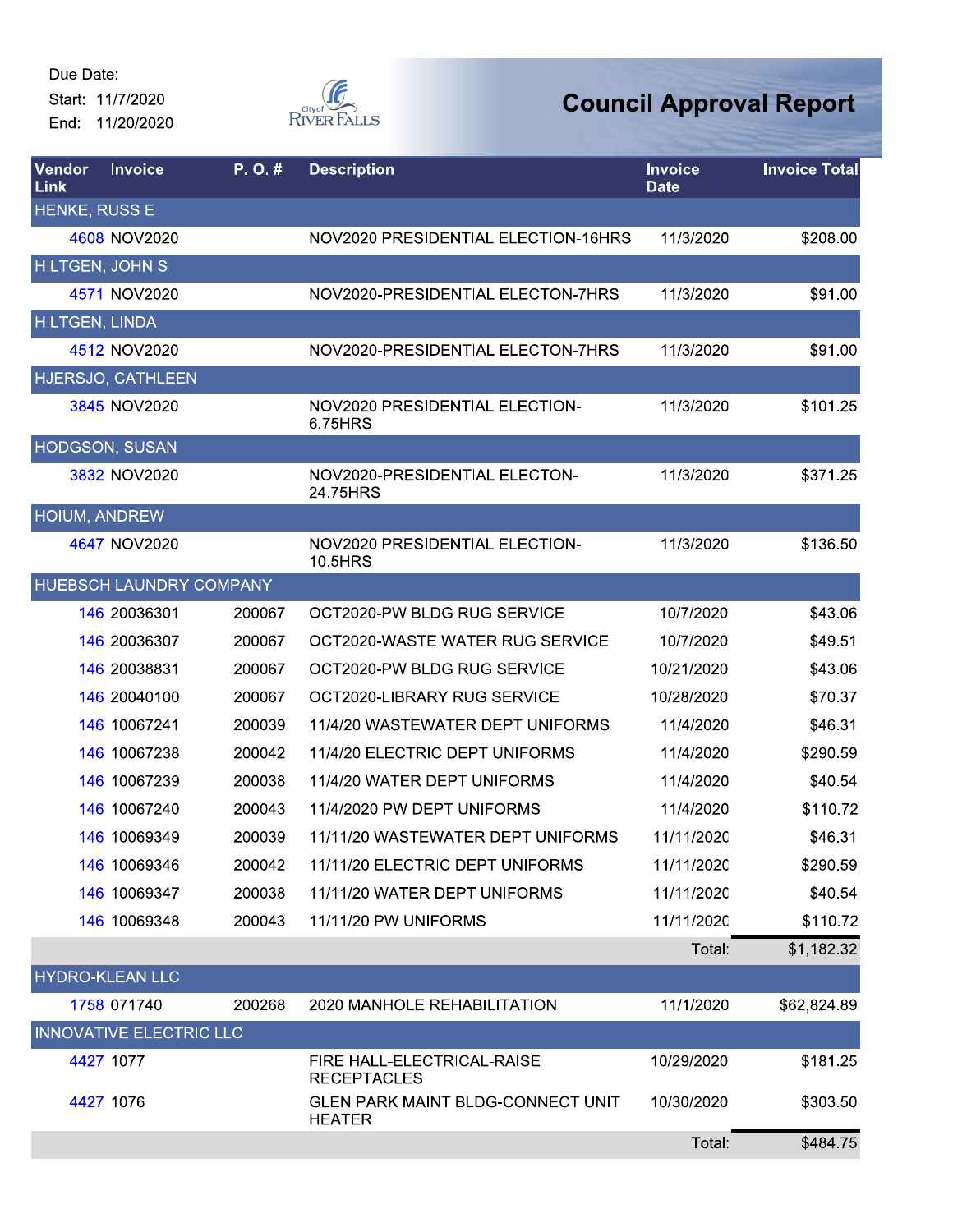

| Vendor<br>Link         | <b>Invoice</b>                      | P.O.#  | <b>Description</b>                                      | <b>Invoice</b><br><b>Date</b> | <b>Invoice Total</b> |
|------------------------|-------------------------------------|--------|---------------------------------------------------------|-------------------------------|----------------------|
|                        |                                     |        | INTERNATIONAL CITY MGMT ASSOC RETIREMENT CORP           |                               |                      |
|                        | 1 64066                             |        | Payroll Period 11/02/2020 - 11/15/2020                  | 11/20/2020                    | \$19,810.68          |
|                        | 1 64067                             |        | Payroll Period 11/02/2020 - 11/15/2020                  | 11/20/2020                    | \$1,422.35           |
|                        |                                     |        |                                                         | Total:                        | \$21,233.03          |
| <b>J&amp;J GIS LLC</b> |                                     |        |                                                         |                               |                      |
|                        | 651 OCT2020                         | 200028 | OCT2020 JAMIE NEILS-GIS SERVICES                        | 10/31/2020                    | \$2,272.50           |
|                        | JOHNSON BROTHERS PLUMBING INC       |        |                                                         |                               |                      |
|                        | 4581 491                            |        | DESANCTIS PARK-WITNESS WATER LINE<br><b>INTO BLDG</b>   | 11/6/2020                     | \$250.00             |
|                        | <b>JOHNSON, NADINE</b>              |        |                                                         |                               |                      |
|                        | 3856 NOV2020                        |        | NOV2020-PRESIDENTIAL ELECTON-15HRS                      | 11/3/2020                     | \$195.00             |
| KAUTH, TOREY           |                                     |        |                                                         |                               |                      |
|                        | 4604 NOV2020                        |        | NOV2020-PRESIDENTIAL ELECTON-<br>8.25HRS                | 11/3/2020                     | \$107.25             |
|                        | KITTLESON, KATHRYN                  |        |                                                         |                               |                      |
|                        | 4646 NOV2020                        |        | NOV2020 PRESIDENTIAL ELECTION-<br>9.25HRS               | 11/3/2020                     | \$120.25             |
|                        | KOHN, MADELINE                      |        |                                                         |                               |                      |
|                        | 4579 NOV2020                        |        | NOV2020 PRESIDENTIAL ELECTION-8.5HRS                    | 11/3/2020                     | \$110.50             |
|                        | <b>KRAUSE POWER ENGINEERING LLC</b> |        |                                                         |                               |                      |
|                        | 171 RFL-110620B                     | 200145 | SEPT/OCT2020 N SUB RELAY<br><b>REPLACEMENTS</b>         | 10/31/2020                    | \$852.45             |
|                        | 171 RFL-110620A                     | 190080 | OCT2020-SOUTH FORK SUB UPGRADES                         | 10/31/2020                    | \$4,960.10           |
|                        | 171 RFL-110620C                     | 200337 | OCT2020- MISC SUBSTATION ENGINEERING<br><b>SERVICES</b> | 11/6/2020                     | \$664.76             |
|                        |                                     |        |                                                         | Total:                        | \$6,477.31           |
| <b>KUSILEK JON</b>     |                                     |        |                                                         |                               |                      |
|                        | 1148 2020SAFETYFO<br><b>OTWEAR</b>  |        | 2020 SAFETY FOOTWEAR<br><b>REIMBURSEMENT</b>            | 11/1/2020                     | \$150.00             |
| <b>KWIK TRIP</b>       |                                     |        |                                                         |                               |                      |
|                        | 172 OCT20 MOTOR<br><b>FUEL</b>      |        | OCT2020 MOTOR FUEL STMT                                 | 10/31/2020                    | \$7,703.32           |
|                        | LA RUE, PATRICIA                    |        |                                                         |                               |                      |
|                        | 1839 NOV2020                        |        | NOV2020 PRESIDENTIAL ELECTION-<br>15.5HRS               | 11/3/2020                     | \$201.50             |
|                        | LANGFORD, JOHN                      |        |                                                         |                               |                      |
|                        | 3771 NOV2020                        |        | NOV2020 PRESIDENTIAL ELECTION-<br>16.25HRS              | 11/3/2020                     | \$211.25             |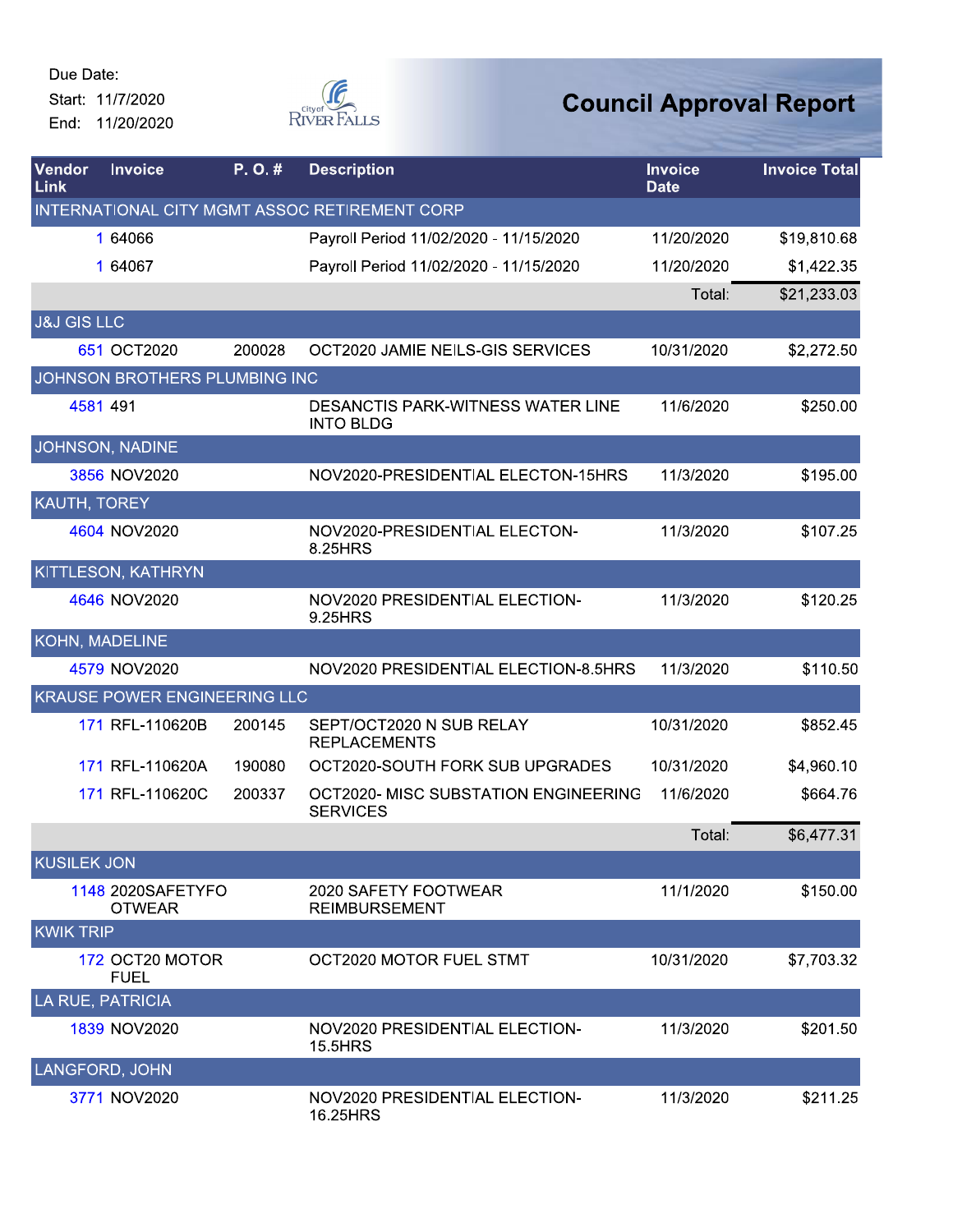End: 11/20/2020



| Vendor<br>Link       | <b>Invoice</b>                  | P.O.#  | <b>Description</b>                                            | <b>Invoice</b><br><b>Date</b> | <b>Invoice Total</b> |
|----------------------|---------------------------------|--------|---------------------------------------------------------------|-------------------------------|----------------------|
|                      | LEAGUE OF MINNESOTA CITIES      |        |                                                               |                               |                      |
|                      | 660 331177                      |        | OCT2020-ONLINE JOB ADVERTISING-<br><b>WATER/WASTEWATER</b>    | 10/31/2020                    | \$276.00             |
| LEICHTLE, KURT       |                                 |        |                                                               |                               |                      |
|                      | 507 NOV2020                     |        | NOV2020 PRESIDENTIAL ELECTION-8.5HRS                          | 11/3/2020                     | \$110.50             |
|                      | <b>LOFFLER COMPANIES INC</b>    |        |                                                               |                               |                      |
|                      | 182 28016255                    |        | OCT2020-AMBULANCE KONICA MINOLTA<br><b>COPIER BASE PYMT</b>   | 10/19/2020                    | \$123.00             |
|                      | 182 427446588                   |        | OCT/NOV2020 PW BLDG KONICA MINOLTA<br><b>COPIER</b>           | 11/1/2020                     | \$199.75             |
|                      | 182 3569462                     |        | OCT-NOV2020 AMB OVERAGES-KONICA<br><b>MINOLTA COPIER</b>      | 11/10/2020                    | \$10.44              |
|                      |                                 |        |                                                               | Total:                        | \$333.19             |
|                      | LOFGREN DUCKLOW, VIRGINIA L     |        |                                                               |                               |                      |
|                      | 3958 NOV2020                    |        | NOV2020 PRESIDENTIAL ELECTION-<br>7.75HRS                     | 11/3/2020                     | \$100.75             |
|                      | LOSINSKI, VICTORIA              |        |                                                               |                               |                      |
|                      | 4580 NOV2020                    |        | NOV2020 PRESIDENTIAL ELECTION-8.5HRS                          | 11/3/2020                     | \$110.50             |
| <b>LUND BUILDERS</b> |                                 |        |                                                               |                               |                      |
|                      | 4535 ROWDEPOSIT                 |        | <b>RETURN OF ROW DEPOSIT-PERMIT 2019-</b><br>019              | 11/16/2020                    | \$1,001.73           |
| <b>LUND, VICKI</b>   |                                 |        |                                                               |                               |                      |
|                      | 4616 NOV2020                    |        | NOV2020 PRESIDENTIAL ELECTION-8HRS                            | 11/3/2020                     | \$104.00             |
| <b>MARK SPAFFORD</b> |                                 |        |                                                               |                               |                      |
|                      | 3728 NOV2020                    |        | NOV2020 PRESIDENTIAL ELECTION-<br>16.5HRS                     | 11/3/2020                     | \$214.50             |
|                      | <b>MATHY CONSTRUCTION CO</b>    |        |                                                               |                               |                      |
|                      | 1184 5500055401                 | 200256 | OCT2020-MISC PAVEMENT PATCHES-<br><b>BASINS/TRAILS/MANHOL</b> | 10/31/2020                    | \$4,730.00           |
|                      | METERING & TECHNOLOGY SOLUTIONS |        |                                                               |                               |                      |
|                      | 451 18214                       | 200326 | NOV2020-WATER METERS/PARTS/SHIPPING                           | 11/9/2020                     | \$12,142.53          |
|                      |                                 |        | MIDAMERICA ADMINISTRATIVE & RETIREMENT SOLUTIONS              |                               |                      |
|                      | 500 MAR000001482<br>7           |        | <b>3RD QTR ADMINISTRATION FEES</b>                            | 11/6/2020                     | \$1,030.75           |
| <b>MIDWEST TAPE</b>  |                                 |        |                                                               |                               |                      |
|                      | 409 99460504                    |        | OCT2020-14 AUDIOBOOKS PURCHASED                               | 11/1/2020                     | \$451.86             |
|                      | 409 99441397                    |        | SEPT2020-19 AUDIOBOOKS PURCHASED                              | 11/1/2020                     | \$569.81             |
|                      | 409 99441396                    |        | SEPT2020-TWO AUDIOBOOKS PURCHASED                             | 11/1/2020                     | \$84.98              |
|                      |                                 |        |                                                               | Total:                        | \$1,106.65           |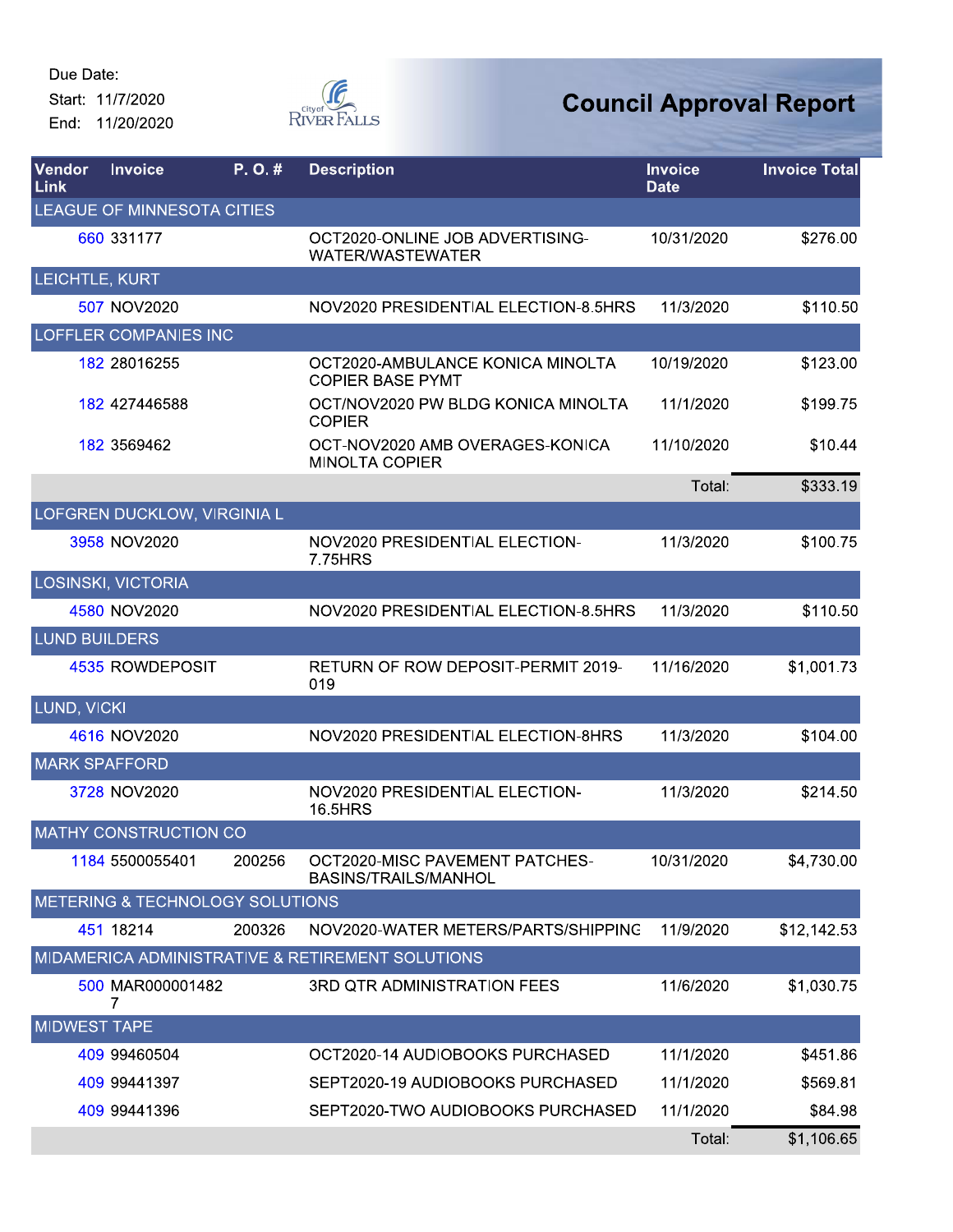

| Vendor<br>Link     | <b>Invoice</b>                   | P.O.#  | <b>Description</b>                                  | <b>Invoice</b><br><b>Date</b> | <b>Invoice Total</b> |
|--------------------|----------------------------------|--------|-----------------------------------------------------|-------------------------------|----------------------|
|                    | <b>MILLER, GRETA L</b>           |        |                                                     |                               |                      |
|                    | 3967 NOV2020                     |        | NOV2020 PRESIDENTIAL ELECTION-<br>4.75HRS           | 11/3/2020                     | \$61.75              |
|                    | <b>MISSISSIPPI WELDERS</b>       |        |                                                     |                               |                      |
|                    | 568 1256981                      |        | OCT2020-MEDICAL OXYGEN CYLINDERS                    | 10/31/2020                    | \$6.10               |
| <b>MITEL</b>       |                                  |        |                                                     |                               |                      |
|                    | 4458 35131268                    |        | <b>DEC2020 PHONE SERVICE CHARGES</b>                | 11/15/2020                    | \$3,629.47           |
|                    | <b>MORROW BUILDERS</b>           |        |                                                     |                               |                      |
|                    | 4536 NOV2020                     |        | REFUND-RFMU OVERPYMT-ACCT#8183-00                   | 11/1/2020                     | \$169.13             |
|                    | <b>MORTON SALT INC</b>           |        |                                                     |                               |                      |
|                    | 3764 5402177487                  | 200300 | NOV2020-48.51 TONS BULK SAFE-T-SALT                 | 11/2/2020                     | \$3,770.19           |
|                    | MUELLER, ALYSSA NOVAK ROTSCHAFER |        |                                                     |                               |                      |
|                    | 4600 NOV2020                     |        | NOV2020 PRESIDENTIAL ELECTION-<br>6.75HRS           | 11/3/2020                     | \$87.75              |
|                    | MY RECEPTIONIST LLC              |        |                                                     |                               |                      |
|                    | 4185 S02203-111120               |        | DEC2020-RFMU AFTER HOURS SERVICE<br><b>FEES</b>     | 11/13/2020                    | \$228.16             |
|                    | <b>NICCUM, JACQUELINE</b>        |        |                                                     |                               |                      |
|                    | 3824 NOV2020                     |        | NOV2020-PRESIDENTIAL ELECTON-14HRS                  | 11/3/2020                     | \$182.00             |
|                    | <b>NORDGREN, JAMES</b>           |        |                                                     |                               |                      |
|                    | 2044 NOV2020                     |        | NOV2020 PRESIDENTIAL ELECTION-7.5HRS                | 11/3/2020                     | \$97.50              |
|                    | O'CONNELL, CATHRYN               |        |                                                     |                               |                      |
|                    | 4368 NOV2020                     |        | NOV2020 PRESIDENTIAL ELECTION-7HRS                  | 11/3/2020                     | \$91.00              |
| O'GRADY, JODY      |                                  |        |                                                     |                               |                      |
|                    | 3844 NOV2020                     |        | NOV2020 PRESIDENTIAL ELECTION-<br>13.75HRS          | 11/3/2020                     | \$178.75             |
| <b>OLSON, MARK</b> |                                  |        |                                                     |                               |                      |
|                    | 3827 NOV2020                     |        | NOV2020 PRESIDENTIAL ELECTION-7.5HRS                | 11/3/2020                     | \$97.50              |
|                    | ONE TIME PAY VENDOR              |        |                                                     |                               |                      |
|                    | 9999 ROBERTJAMIS<br><b>ON</b>    |        | 2020 RAIN BARREL REFUND PROGRAM-1<br><b>BARREL</b>  | 10/31/2020                    | \$30.00              |
|                    | 9999 TERRYCLAY                   |        | <b>HOME ENERGY IMPROVEMENTS</b><br><b>INCENTIVE</b> | 11/19/2020                    | \$900.00             |
|                    |                                  |        |                                                     | Total:                        | \$930.00             |
|                    | PALMQUIST, JOEL K                |        |                                                     |                               |                      |
|                    | 4454 NOV2020                     |        | NOV2020 PRESIDENTIAL ELECTION-16HRS                 | 11/3/2020                     | \$208.00             |
|                    | <b>PELION BENEFITS</b>           |        |                                                     |                               |                      |
|                    | 5 64069                          |        | Payroll Period 11/02/2020 - 11/15/2020              | 11/20/2020                    | \$2,250.40           |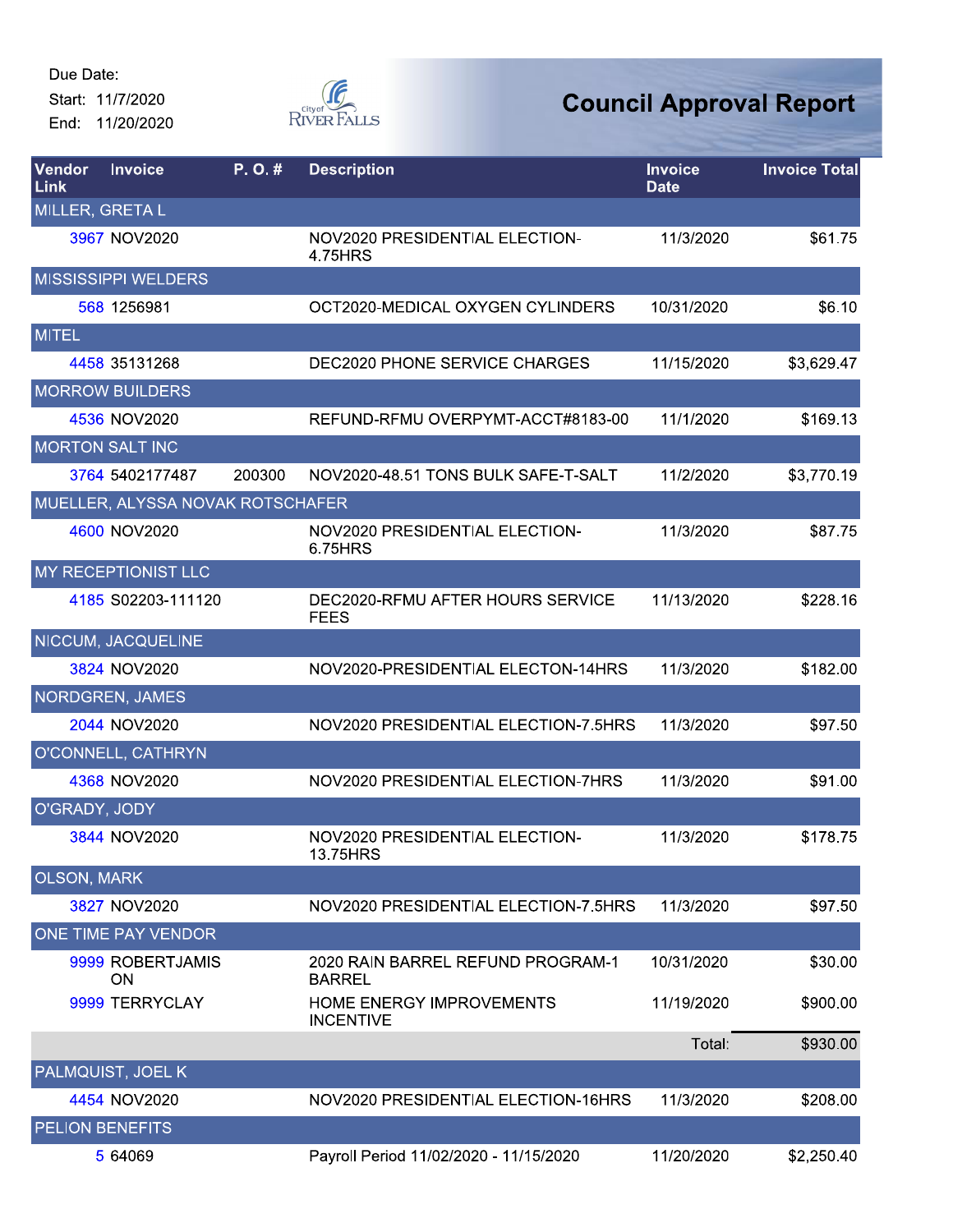End: 11/20/2020



| Vendor<br>Link | <b>Invoice</b>                        | P.O.# | <b>Description</b>                           | <b>Invoice</b><br><b>Date</b> | <b>Invoice Total</b> |
|----------------|---------------------------------------|-------|----------------------------------------------|-------------------------------|----------------------|
| PEPIN, MICHAEL |                                       |       |                                              |                               |                      |
|                | 4609 NOV2020                          |       | NOV2020 PRESIDENTIAL ELECTION-7HRS           | 11/3/2020                     | \$91.00              |
|                | PIERCE COUNTY TREASURER               |       |                                              |                               |                      |
|                | 210 OCT2020                           |       | OCT2020-JAIL, DWI & INTERLOCK                | 11/1/2020                     | \$1,742.00           |
|                | <b>RAUSCH, KATHRYN</b>                |       |                                              |                               |                      |
|                | 3774 NOV2020                          |       | NOV2020 PRESIDENTIAL ELECTION-15HRS          | 11/3/2020                     | \$225.00             |
|                | <b>RFMU PAYMENTS OR REFUNDS</b>       |       |                                              |                               |                      |
|                | 990610 NEILHORNBAK<br>ER              |       | REFUND-RFMU OVERPYMT-ACCT#5060-03            | 11/1/2020                     | \$302.65             |
|                | 990610 PENKERTPRO<br>PERTIES2         |       | REFUND-RFMU ACCT#6471-18 OVERPYMT<br>ON ACCT | 11/1/2020                     | \$318.83             |
|                | 990610 LOUISEGURNE<br>Y               |       | REFUND-RFMU OVERPYMT ACCT#1637-17            | 11/1/2020                     | \$45.05              |
|                | 990610 PATRICIACHAV<br>EY             |       | REFUND-RFMU OVERPYMT ACCT#1802-00            | 11/1/2020                     | \$88.64              |
|                | 990610 BBWPROPERTI<br><b>ESLLC</b>    |       | REFUND-RFMU OVERPYMT ACCT#1981-01            | 11/1/2020                     | \$248.98             |
|                | 990610 SANDRAMIKEM<br><b>ADER</b>     |       | REFUND-RFMU OVERPYMT ACCT#2197-02            | 11/1/2020                     | \$450.36             |
|                | 990610 JESSICAISAAC<br><b>CURTIS</b>  |       | REFUND-RFMU OVERPYMT ACCT#3257-02            | 11/1/2020                     | \$130.98             |
|                | 990610 JERROLDHALL<br><b>STROM</b>    |       | REFUND-RFMU OVERPYMT ACCT#3386-01            | 11/1/2020                     | \$37.65              |
|                | 990610 GRETCHENSA<br><b>MPAIR</b>     |       | REFUND-RFMU OVERPYMT-ACCT#3577-01            | 11/1/2020                     | \$113.78             |
|                | 990610 CARLEYBUETO<br>W               |       | REFUND-RFMU OVERPYMT-ACCT#3896-26            | 11/1/2020                     | \$108.20             |
|                | 990610 SPENCERMOR<br><b>RISON</b>     |       | REFUND-RFMU OVERPYMT-ACCT#4158-18            | 11/1/2020                     | \$189.64             |
|                | 990610 HARLEYROEN                     |       | REFUND-RFMU OVERPYMT-ACCT#4486-00            | 11/1/2020                     | \$163.19             |
|                | 990610 PHILIPHERDER                   |       | REFUND-RFMU OVERPYMT-ACCT#4526-16            | 11/1/2020                     | \$14.60              |
|                | 990610 CHASEDAVIDS<br>ON.             |       | REFUND-RFMU OVERPYMT-ACCT#4543-21            | 11/1/2020                     | \$60.16              |
|                | 990610 CARTERCALLA<br><b>HAN</b>      |       | REFUND-RFMU OVERPYMT-ACCT#4548-23            | 11/1/2020                     | \$59.50              |
|                | 990610 DONNANICHOL<br>SON             |       | REFUND-RFMU OVERPYMT-ACCT#4945-03            | 11/1/2020                     | \$206.41             |
|                | 990610 AMYLEY                         |       | REFUND-RFMU OVERPYMT-ACCT#5662-01            | 11/1/2020                     | \$162.17             |
|                | 990610 CHRISTOPHER<br><b>PEDERSEN</b> |       | REFUND-RFMU OVERPYMT-ACCT#6314-20            | 11/1/2020                     | \$103.37             |
|                | 990610 CYNTHIAYANG                    |       | REFUND-RFMU OVERPYMT-ACCT#6603-17            | 11/1/2020                     | \$27.13              |
|                | 990610 JAYNESUTTON                    |       | REFUND-RFMU OVERPYMT-ACCT#7640-20            | 11/1/2020                     | \$14.50              |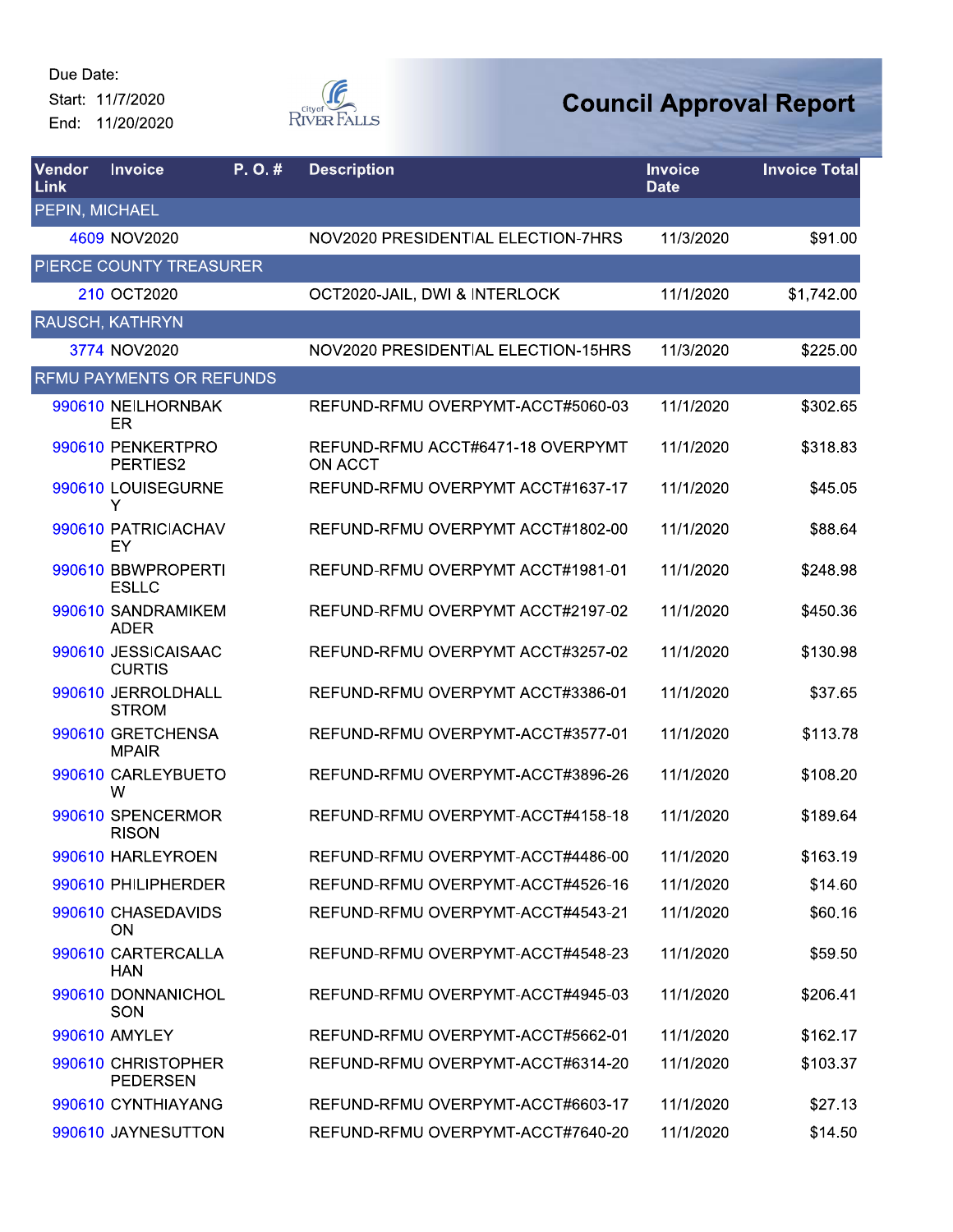Due Date:

Start: 11/7/2020 End: 11/20/2020



| Vendor<br>Link         | <b>Invoice</b>                        | P.O.#  | <b>Description</b>                                     | <b>Invoice</b><br><b>Date</b> | <b>Invoice Total</b> |
|------------------------|---------------------------------------|--------|--------------------------------------------------------|-------------------------------|----------------------|
|                        | 990610 FERRISLANDA<br>AL              |        | REFUND-RFMU OVERPYMT-ACCT#8193-01                      | 11/1/2020                     | \$45.64              |
|                        |                                       |        |                                                        | Total:                        | \$2,891.43           |
|                        | <b>RIVER CITY STITCH</b>              |        |                                                        |                               |                      |
|                        | 2526 31635                            |        | MULTIPLE DEPTS-CITY APPAREL<br><b>LOGOWEAR</b>         | 11/1/2020                     | \$250.00             |
|                        | 2526 31635-1                          |        | C.CAMPBELL-CITY APPAREL LOGOWEAR                       | 11/1/2020                     | \$50.00              |
|                        |                                       |        |                                                        | Total:                        | \$300.00             |
|                        | RIVER FALLS CHAMBER OF COMMERCE INC   |        |                                                        |                               |                      |
|                        | 225 593A                              |        | NOV2020-CHAMBER CKS FOR APPLIANCE<br><b>REBATES</b>    | 11/13/2020                    | \$250.00             |
|                        | <b>RIVER FALLS POLICE ASSOCIATION</b> |        |                                                        |                               |                      |
|                        | 9 64072                               |        | NOVEMBER 2020                                          | 11/20/2020                    | \$734.40             |
|                        | ROHL CONSTRUCTION INC                 |        |                                                        |                               |                      |
|                        | 2983 13020                            |        | FIRE DEPT-22.94 TONS BASE CRUSHED<br><b>LIMESTONE</b>  | 11/1/2020                     | \$200.73             |
| <b>RUNNING INC</b>     |                                       |        |                                                        |                               |                      |
|                        | 1573 23578                            | 200088 | OCT2020 TAXI MGMT SERVICES                             | 10/31/2020                    | \$18,467.15          |
| SAHNOW, JOSEPH         |                                       |        |                                                        |                               |                      |
|                        | 4349 NOV2020                          |        | NOV2020 PRESIDENTIAL ELECTION-<br><b>19.5HRS</b>       | 11/3/2020                     | \$253.50             |
| <b>SCHMITT, CHERYL</b> |                                       |        |                                                        |                               |                      |
|                        | 3908 NOV2020                          |        | NOV2020-PRESIDENTIAL ELECTON-18HRS                     | 11/3/2020                     | \$270.00             |
| <b>SCHMITT, MARK</b>   |                                       |        |                                                        |                               |                      |
|                        | 3909 NOV2020                          |        | NOV2020-PRESIDENTIAL ELECTON-8HRS                      | 11/3/2020                     | \$104.00             |
|                        | SCHNEIDER LAWN CARE SERVICES LLC      |        |                                                        |                               |                      |
|                        | 1144 3413                             |        | OCT2020-RESIDENT LAWN MAINT-BILLED<br><b>TO OWNERS</b> | 10/31/2020                    | \$290.00             |
|                        | SCHOOL DISTRICT OF RIVER FALLS        |        |                                                        |                               |                      |
|                        | 229 NONMANUFOM<br><b>ITTEDTAXES</b>   |        | 2019 ASSESSMENT YR-NON-MANUF<br><b>OMITTED TAXES</b>   | 11/13/2020                    | \$5,685.06           |
|                        | SECURITAS ELECTRONIC SECURITY INC     |        |                                                        |                               |                      |
|                        | 4485 7000637366-<br>NOV/DEC           |        | NOV/DEC2020-2815 PRAIRIE DR-FIRE<br><b>CONTROL</b>     | 11/1/2020                     | \$103.90             |
| <b>SMITH, LUCILLE</b>  |                                       |        |                                                        |                               |                      |
|                        | 3962 NOV2020                          |        | NOV2020-PRESIDENTIAL ELECTON-14HRS                     | 11/3/2020                     | \$182.00             |
|                        | <b>SOMMERS, MARY B</b>                |        |                                                        |                               |                      |
|                        | 4610 NOV2020                          |        | NOV2020 PRESIDENTIAL ELECTION-9HRS                     | 11/3/2020                     | \$117.00             |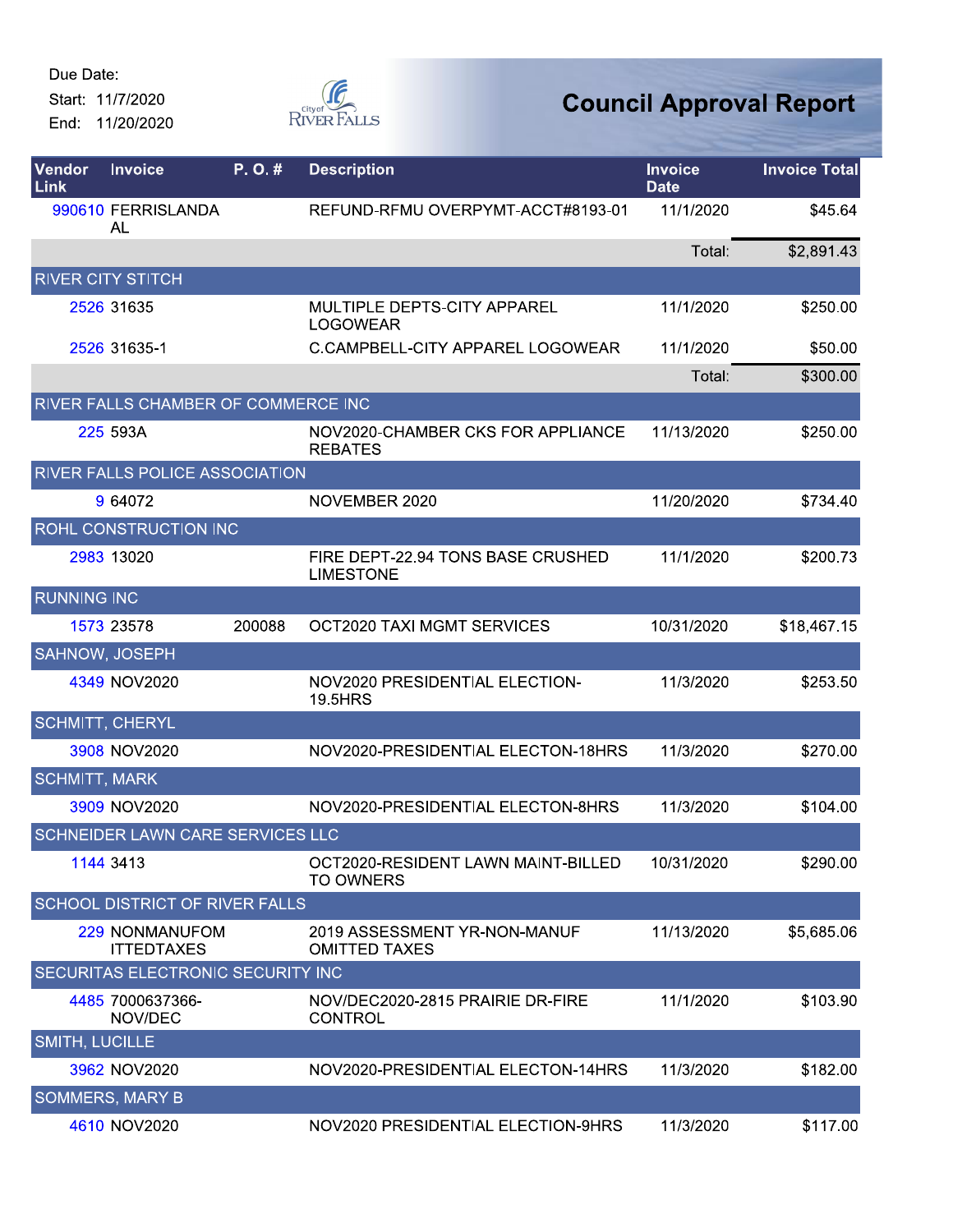End: 11/20/2020



| Vendor<br>Link     | <b>Invoice</b>                           | P.O.#  | <b>Description</b>                                           | <b>Invoice</b><br><b>Date</b> | <b>Invoice Total</b> |
|--------------------|------------------------------------------|--------|--------------------------------------------------------------|-------------------------------|----------------------|
|                    | SOUTH FORK CAFE INC                      |        |                                                              |                               |                      |
|                    | 250 0207711                              |        | LUNCH FOR ELECTION DAY ABSENTEE<br><b>CREW</b>               | 11/1/2020                     | \$152.63             |
|                    | ST CROIX COUNTY CLERK                    |        |                                                              |                               |                      |
|                    | 650 2020SETTLEME<br>NT                   |        | YR END 2020 DOG SETTLEMENT                                   | 10/31/2020                    | \$52.25              |
|                    | ST CROIX COUNTY TREASURER                |        |                                                              |                               |                      |
|                    | 252 OCT2020                              |        | OCT2020 JAIL, DWI & INTERLOCK                                | 11/1/2020                     | \$185.80             |
|                    | 252 NONMANUFOM<br><b>ITTEDTAXES</b>      |        | 2019 ASSESSMENT YR-NON-MANUF<br><b>OMITTED TAXES</b>         | 11/13/2020                    | \$2,136.39           |
|                    |                                          |        |                                                              | Total:                        | \$2,322.19           |
|                    | <b>STAMMERS, CAROLINE</b>                |        |                                                              |                               |                      |
|                    | 4577 NOV2020                             |        | NOV2020-PRESIDENTIAL ELECTON-15HRS                           | 11/3/2020                     | \$195.00             |
|                    | <b>STAPLES INC - VT</b>                  |        |                                                              |                               |                      |
|                    | 2376 #DET10146807/<br><b>OCT2020</b>     |        | OCT2020 CITY DEPTS-OFFICE SUPPLIES<br>ORDERED                | 10/31/2020                    | \$2,031.82           |
|                    | <b>STARR, KATHLEEN</b>                   |        |                                                              |                               |                      |
|                    | 4575 NOV2020                             |        | NOV2020-PRESIDENTIAL ELECTON-8HRS                            | 11/3/2020                     | \$104.00             |
| <b>STATE OF WI</b> |                                          |        |                                                              |                               |                      |
|                    | 259 OCT2020                              |        | OCT2020 PENALTY ASSESSMENT                                   | 11/1/2020                     | \$3,724.52           |
|                    | STATE OF WI DEPT OF EMPLOYEE TRUST FUNDS |        |                                                              |                               |                      |
|                    | 11 64073                                 |        | NOVEMBER 2020                                                | 11/20/2020                    | \$95,220.39          |
|                    | STATE OF WI, DEPT OF CHILDREN & FAMILIES |        |                                                              |                               |                      |
|                    | 328 64074                                |        | Payroll Period 11/02/20 - 11/15/20 REMIT<br>#7747159         | 11/20/2020                    | \$340.31             |
|                    |                                          |        | STATEWIDE ENERGY EFFICIENCY & RENEWABLES ADMIN INC           |                               |                      |
|                    | 243 OCT2020                              |        | OCT2020 CTC ENERGY EFFICIENCY<br><b>FUNDS-FOCUS ON ENERG</b> | 11/1/2020                     | \$3,904.54           |
|                    | STIFTER, EMILY B                         |        |                                                              |                               |                      |
|                    | 4435 NOV2020                             |        | NOV2020 PRESIDENTIAL ELECTION-<br>5.75HRS                    | 11/3/2020                     | \$74.75              |
|                    | STIFTER, JAYNAN                          |        |                                                              |                               |                      |
|                    | 4436 NOV2020                             |        | NOV2020 PRESIDENTIAL ELECTION-<br>5.75HRS                    | 11/3/2020                     | \$74.75              |
|                    | STRAND ASSOCIATES, INC                   |        |                                                              |                               |                      |
|                    | 3346 0165959                             | 190374 | OCT2020-WASTEWATER TREATMENT<br><b>AERATION</b>              | 11/11/2020                    | \$3,094.68           |
|                    | STUART C IRBY TOOL AND SAFETY            |        |                                                              |                               |                      |
|                    | 156 S012129357.00 200315<br>1            |        | SIX AMP FUSE LINKS/REMOVABLE BUTTON<br><b>HEAD</b>           | 10/30/2020                    | \$88.00              |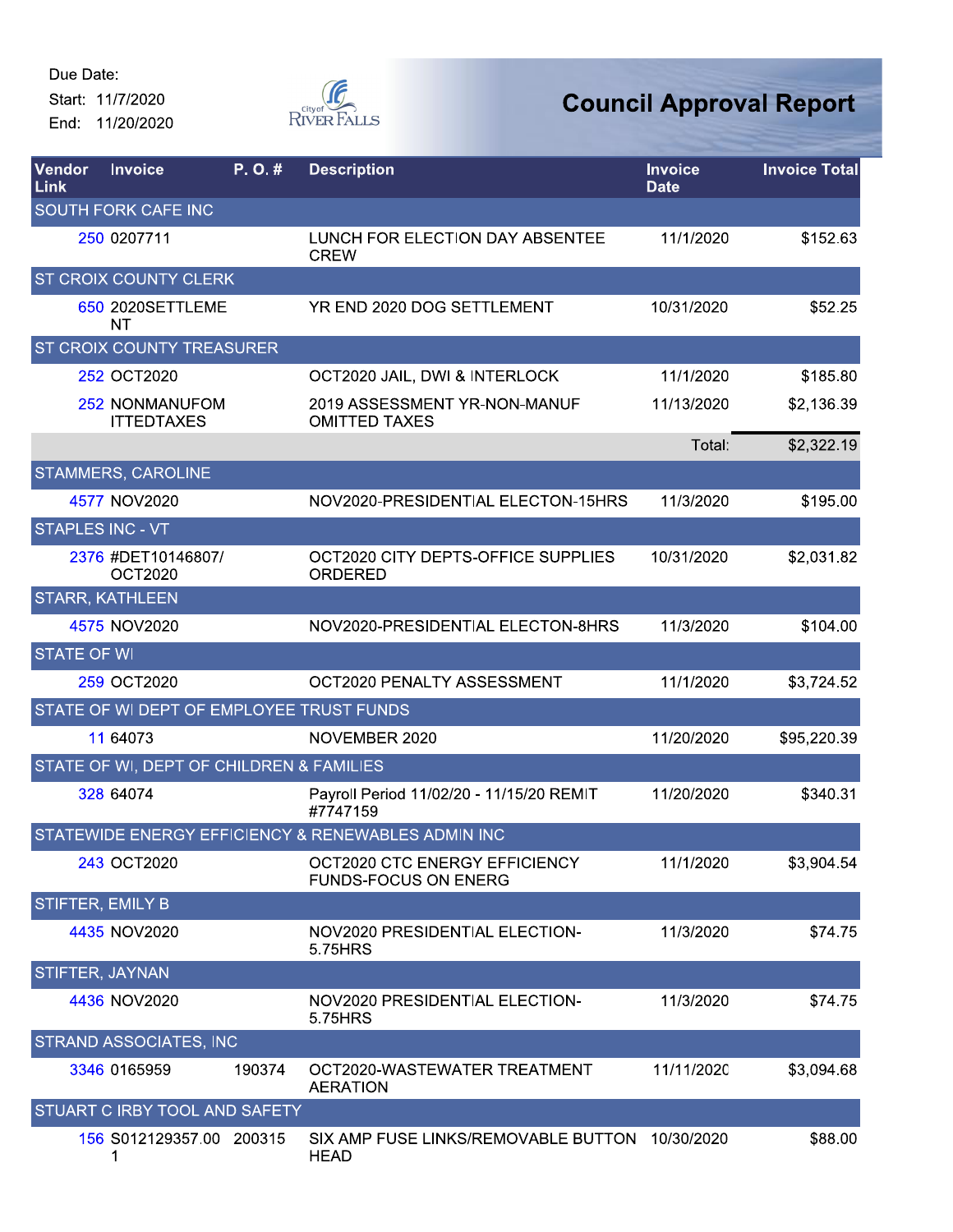Due Date:

Start: 11/7/2020 End: 11/20/2020



| Vendor<br>Link       | <b>Invoice</b>                             | P.O.#  | <b>Description</b>                                          | <b>Invoice</b><br><b>Date</b> | <b>Invoice Total</b> |
|----------------------|--------------------------------------------|--------|-------------------------------------------------------------|-------------------------------|----------------------|
|                      | 156 S012162035.00<br>1                     | 200325 | <b>15KV FAULT IND MOUNTING SWITCHGEAR</b>                   | 11/5/2020                     | \$15,600.00          |
|                      |                                            |        |                                                             | Total:                        | \$15,688.00          |
|                      | SYMICEK, ANGELINA                          |        |                                                             |                               |                      |
|                      | 3067 NOV2020                               | 200061 | NOV2020-SAFETY COORDINATOR<br><b>SERVICES</b>               | 11/1/2020                     | \$5,833.00           |
|                      | TOLTZ, KING, DUVALL, ANDERSON & ASSOCIATES |        |                                                             |                               |                      |
|                      | 2172 002020004509                          | 180433 | OCT2020 NORTH INTERCEPTOR SEWER<br><b>DESIGN</b>            | 11/10/2020                    | \$46.00              |
|                      | <b>TOMLINSON, ERIN</b>                     |        |                                                             |                               |                      |
|                      | 1382 NOV2020                               |        | NOV2020-PRESIDENTIAL ELECTON-8HRS                           | 11/3/2020                     | \$104.00             |
| TRACY, JODI L        |                                            |        |                                                             |                               |                      |
|                      | 3902 NOV2020                               |        | NOV2020-PRESIDENTIAL ELECTON-<br>17.5HRS                    | 11/3/2020                     | \$227.50             |
|                      | 3902 NOV 12 AND 17                         |        | ELECTION OFFICE HELP-13.5HRS-NOV 12 &<br>17                 | 11/19/2020                    | \$175.50             |
|                      |                                            |        |                                                             | Total:                        | \$403.00             |
|                      | <b>TRAYNOR, HELEN</b>                      |        |                                                             |                               |                      |
|                      | 3849 NOV2020                               |        | NOV2020 PRESIDENTIAL ELECTION-6HRS                          | 11/3/2020                     | \$78.00              |
|                      | TRC ENVIRONMENTAL CORPORATION              |        |                                                             |                               |                      |
|                      | 1405 443428                                | 190329 | OCT2020 - FERC & HYDRO RELICENSING                          | 10/31/2020                    | \$31,696.28          |
|                      | TRILOGY CONSULTING, LLC                    |        |                                                             |                               |                      |
|                      | 454 1116                                   | 200112 | OCT2020-BIOSOLIDS FACILITY FINANCIAL<br><b>ANALYSIS</b>     | 10/27/2020                    | \$110.00             |
|                      | UNIVERSITY OF WISCONSIN SYSTEM             |        |                                                             |                               |                      |
|                      | 330 651227                                 |        | SEPT/OCT2020 FLUORIDE                                       | 10/31/2020                    | \$78.00              |
|                      | US BANK NATIONAL ASSOC                     |        |                                                             |                               |                      |
|                      | 284 OCT2020                                |        | OCT2020 PURCHASE CARD<br><b>TRANSACTIONS</b>                | 11/1/2020                     | \$73,558.37          |
|                      | US GEOLOGICAL SURVEY                       |        |                                                             |                               |                      |
|                      | 1905 90842702                              |        | OCT2019-SEPT2020 KINNI RIVER GAUGING                        | 10/31/2020                    | \$3,900.00           |
| <b>USA BLUE BOOK</b> |                                            |        |                                                             |                               |                      |
|                      | 285 396471                                 |        | RUBBER REPAIR KIT/TOTAL REPAIR<br><b>KIT/BOX EXTENSIONS</b> | 10/21/2020                    | \$901.89             |
|                      | USIC LOCATING SERVICES LLC                 |        |                                                             |                               |                      |
|                      | 286 406500                                 | 200146 | OCT2020-SANITARY & SEWER LOCATES                            | 10/31/2020                    | \$2,707.42           |
|                      | 286 406499                                 | 200146 | OCT2020-ELECTRIC/WATER LOCATES                              | 10/31/2020                    | \$5,896.86           |
|                      |                                            |        |                                                             | Total:                        | \$8,604.28           |